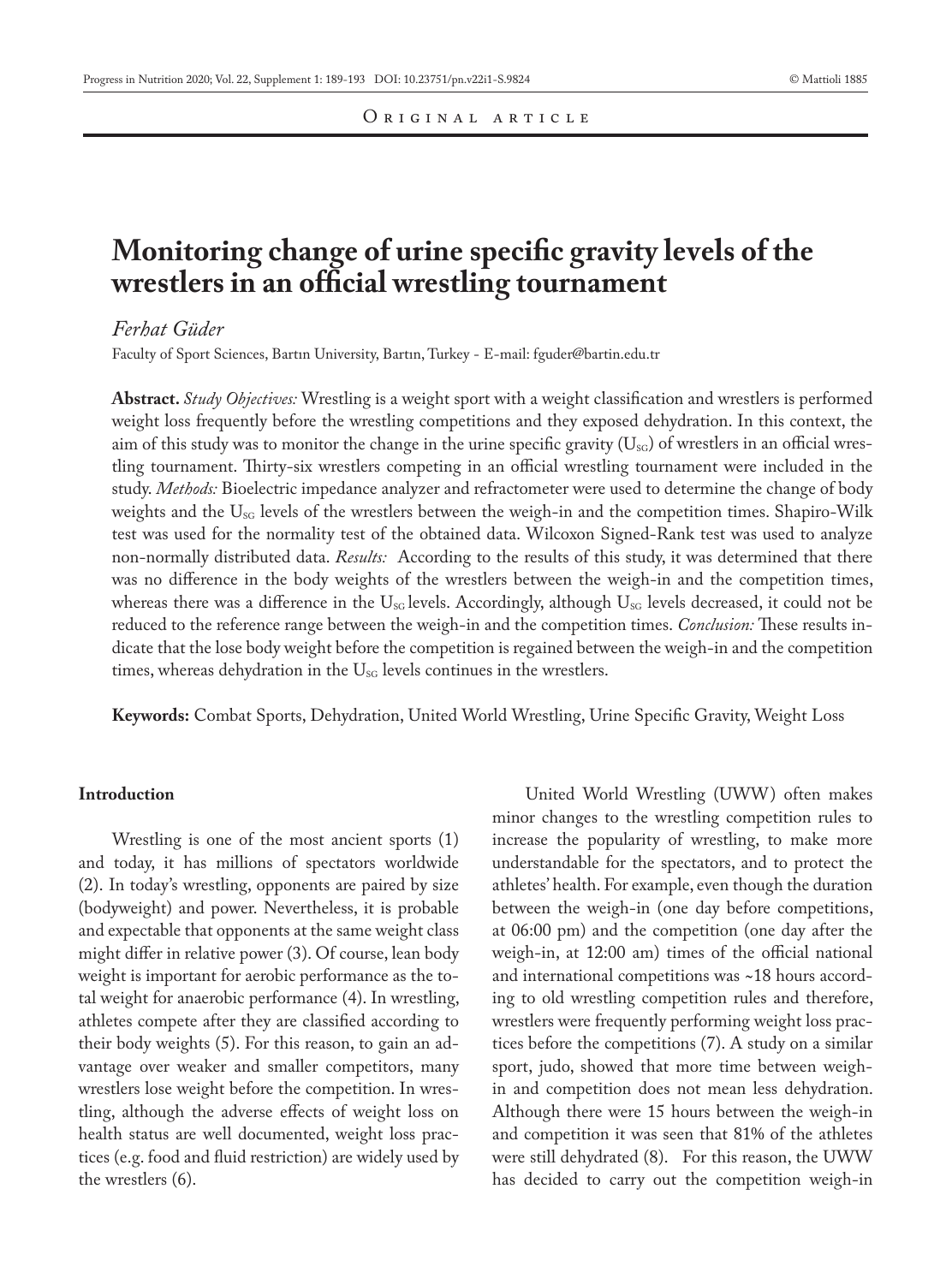(two hours before competitions) on the morning of the competition according to the new wrestling competition rules to prevent weight loss in wrestlers (9). Because the hydration level is one of the most important physiological variables for athletic performance especially in combat sports. However, wrestlers are still known to carry out weight loss practices.

Many studies have reported that wrestlers who lose weight using various methods such as sauna, food and fluid restriction, repetitive intensive exercises, nylon, or rubber dressing were exposed to dehydration (6,10,11). Moreover, there are many methods in determining dehydration in athletes such as urine specific gravity ( $U_{\text{SG}}$ ), urine color ( $U_{\text{Col}}$ ), urine osmolality  $(\mathrm{U}_{\text{\tiny{Osm}}})$ , and plasma osmolality ( $\mathrm{P}_{\text{\tiny{Osm}}})$ , and it was reported to have positive relationships between these methods and have a cut-off point for each dehydration measurement method (12-14). Testing and measurements are two important components of the performance assessment, some details during the procedures that may seem underestimated may however directly affect the test results (15). For example, dehydration cut-off points are ≤700 (mmol/kg) for  $U_{\text{Osm}}$ , ≤290 (mOsm/L) for  $P_{\text{Osm}}$ , ≤4 (U) for  $U_{\text{Col}}$ , and ≤1020 (g/cm<sup>3</sup>) for  $U_{\text{SG}}$ (16). If a measured hydration marker has a value above the cut-off point, hypohydration and/or dehydration occurs and this dehydration can cause athletes to lose athletic performance.

 $U_{\rm SG}$  is a measure of the ratio between the density of urine and the density of water. Urinary concentration is determined by the number of particles (electrolytes, phosphate, urea, uric acid, proteins, glucose, and radiographic contrast media) per unit of urine volume (13). The National Collegiate Athletic Association recommends  $U_{SG}$  as the most practical and optimal method for determining the hydration status of athletes (17,18). It is important to determine the change in the hydration status of the wrestlers using  $U_{\text{SG}}$  between the weigh-in and the competition times according to the new wrestling competition rules. Thus, we have tested the new weigh-in rule in the wrestling competition. In this context, the aim of this study was to monitor the change in the wrestlers'  $U_{\rm SG}$  levels dehydration-induced in an official wrestling tournament. **Material and Method**

## *Participants*

At the beginning of the study, all participants were informed of the research procedures, purposes of the investigation, and taken their written consent prior to participation. Thirty-six volunteer elite male wrestlers (age: 21.67±1.82) participated in the research. Wrestlers who did not have an acute or chronic disease and did not use diuretics while performing weight loss for the competition were included in the study. The study was conducted in accordance with the guidelines of the revised Helsinki Declaration.

### *Experimental Design*

All measurements (Body weight and  $U_{SG}$ ) were performed in an official competition in the 2019 Interuniversity Wrestling Turkey Championships. The first measurements for the weigh-in time were between 8:30-9:00 am in the morning of competition and the second measurement for the competition time was between 10:30-11:00 am. The wrestlers followed their routines (food and fluid consumption etc.) within 2 hours and no encouragement was provided for consuming fluid between the two measurements.

#### *Measurement Body Weight*

Body weights of the wrestlers were measured two times (before the weigh-in and the competition times) with wrestling singlet using Bioelectric Impedance Analyzer (TANITA BC 418, USA). From the total body weights of the wrestlers, 250 g tare was subtracted for the wrestling singlet.

#### *Measurement of*  $U_{SG}$

The urine samples were taken two times (before the weigh-in and the competition times) from each wrestler immediately before each body weight measurement. In agreement with the American College of Sports Medicine´s hydration testing guidelines, (19) each participant was instructed to provide a small urine sample collected mid-flow from the first void in the measurement times. The samples were placed in plastic cups and the  $U_{\rm SG}$  levels of the wrestlers were determined with a digital refractometer (ATAGO PAL-10S, Tokyo, Japan; measurement range USG 1.000–1.060 with a resolution of 0.001). Refractometry is an indirect estimation of USG by measuring the ratio of the velocity of the light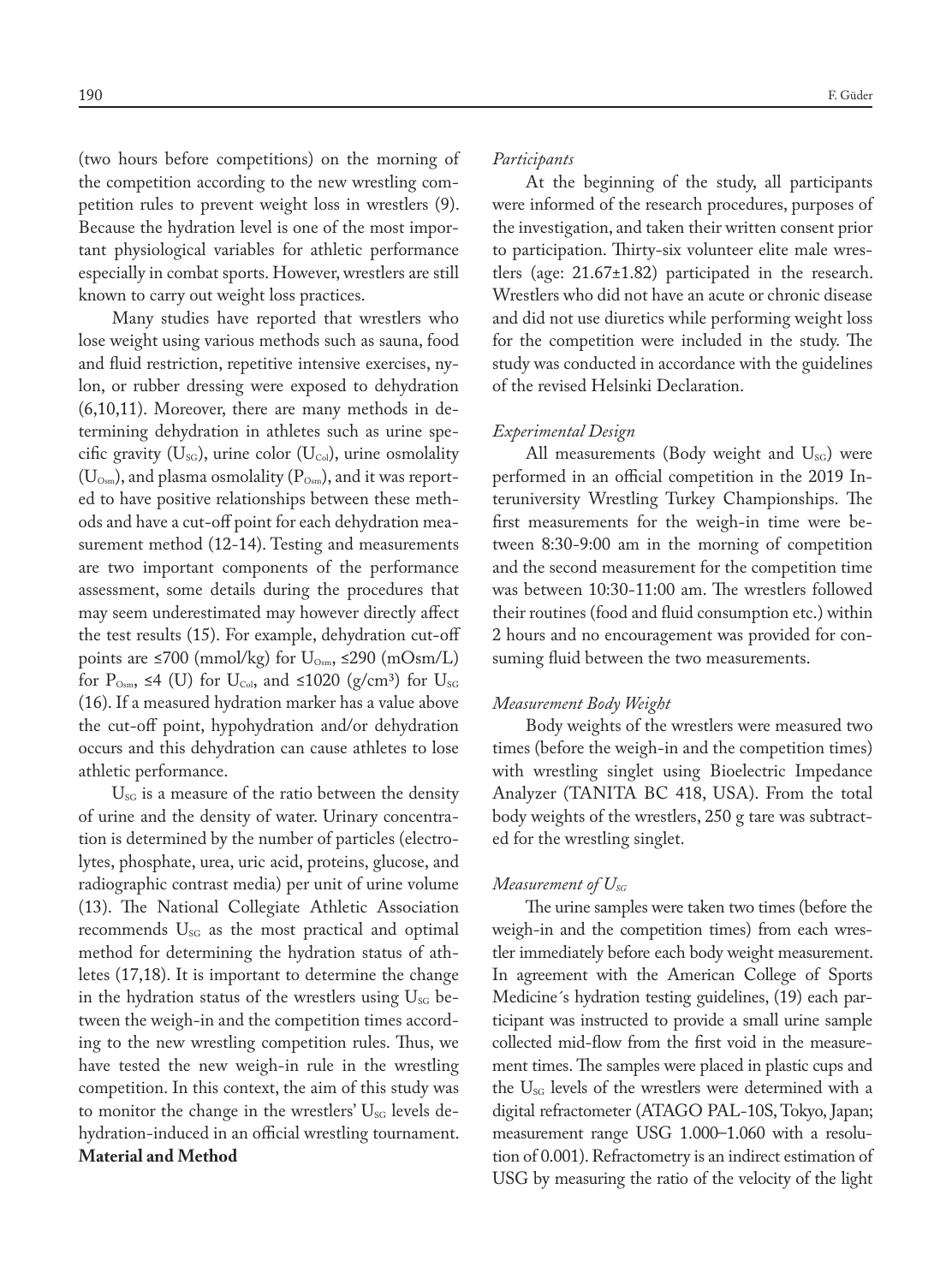in urine (20). The digital refractometer was calibrated before the analysis of each urine sample. As soon as the urine samples were analyzed for U<sub>SG</sub>, they were immediately disposed. The cut-off point of  $U_{\text{SG}}$  for assessment of the hydration status was determined as  $\leq 1020$  (g/cm<sup>3</sup>).

## *Statistical Analysis*

The normality test of the obtained data was tested with the Shapiro-Wilks test. Descriptive statistics were given with mean and standard deviation. Wilcoxon Signed-Rank test was used for comparisons of the measurement times in the analysis of non-normally distributed data. Significance was set at p <0.05.

## **Results**

Body weights of the wrestlers for weigh-in and competition times were found 78.73±14.98 and 78.98±14.77, and U<sub>sG</sub> were 1.026±.007 and 1.021±.009, respectively. This result shows that the U<sub>SG</sub> levels of the wrestlers were above the reference range in both the weigh-in and competition times (Table 1).

It was determined that there was no difference between the body weights of the wrestlers between the weigh-in and the competition times, whereas there was a difference in the U<sub>SG</sub> levels. However, although U<sub>SG</sub> decreased, it could not be reduced to the reference range between the weigh-in and the competition times (Table 2; Fig. 1).

# **Discussion and Conclusion**

The death of six college wrestlers in six weeks in the United States of America drew the attention of the world. As a result of the autopsy, it was found that the wrestlers died of weight loss performed in a short time and they performed 15% of dehydration of total body weight (21). After these deaths, many methods have been designed by the researchers to detect hydration levels in the human body such as a change in percentage of body weight (22), bioelectric impedance (23), skinfold thickness (24), and hematological (25) and urine parameters (26). Especially,  $U_{SG}$  is one of the

| <b>Table 1.</b> Descriptive statistics of wrestlers' body weights and<br>$U_{\rm SG}$ levels |                             |                   |                    |  |  |
|----------------------------------------------------------------------------------------------|-----------------------------|-------------------|--------------------|--|--|
| <b>Variables</b>                                                                             | Measurement<br><b>Times</b> | Mean±S.D.         | Reference<br>Range |  |  |
| Body Weight (kg)                                                                             | Weigh-in                    | 78.73±14.98       |                    |  |  |
|                                                                                              | Competition                 | 78.98±14.77       |                    |  |  |
| $U_{\rm sc}$ (g/cm <sup>3</sup> )                                                            | Weigh-in                    | $1.026 \pm 0.007$ | ≤1.020             |  |  |
|                                                                                              | Competition                 | $1.021 \pm 0.009$ |                    |  |  |

| <b>Table 2.</b> Comparison of wrestlers' body weights and $U_{\text{SG}}$ levels |                                                     |          |      |  |  |
|----------------------------------------------------------------------------------|-----------------------------------------------------|----------|------|--|--|
| Measurement<br><b>Times</b>                                                      | Median                                              | Z.       | р    |  |  |
| Weigh-in                                                                         | 78.20                                               | $-.480$  | .631 |  |  |
| Competition                                                                      | 77.50                                               |          |      |  |  |
| Weigh-in                                                                         | 1.025                                               | $-3.214$ | .001 |  |  |
|                                                                                  | 1.024                                               |          |      |  |  |
|                                                                                  | $U_{SG}$ Levels (g/cm <sup>3</sup> )<br>Competition |          |      |  |  |



Figure 1. Changing of wrestlers' body weight and U<sub>SG</sub> levels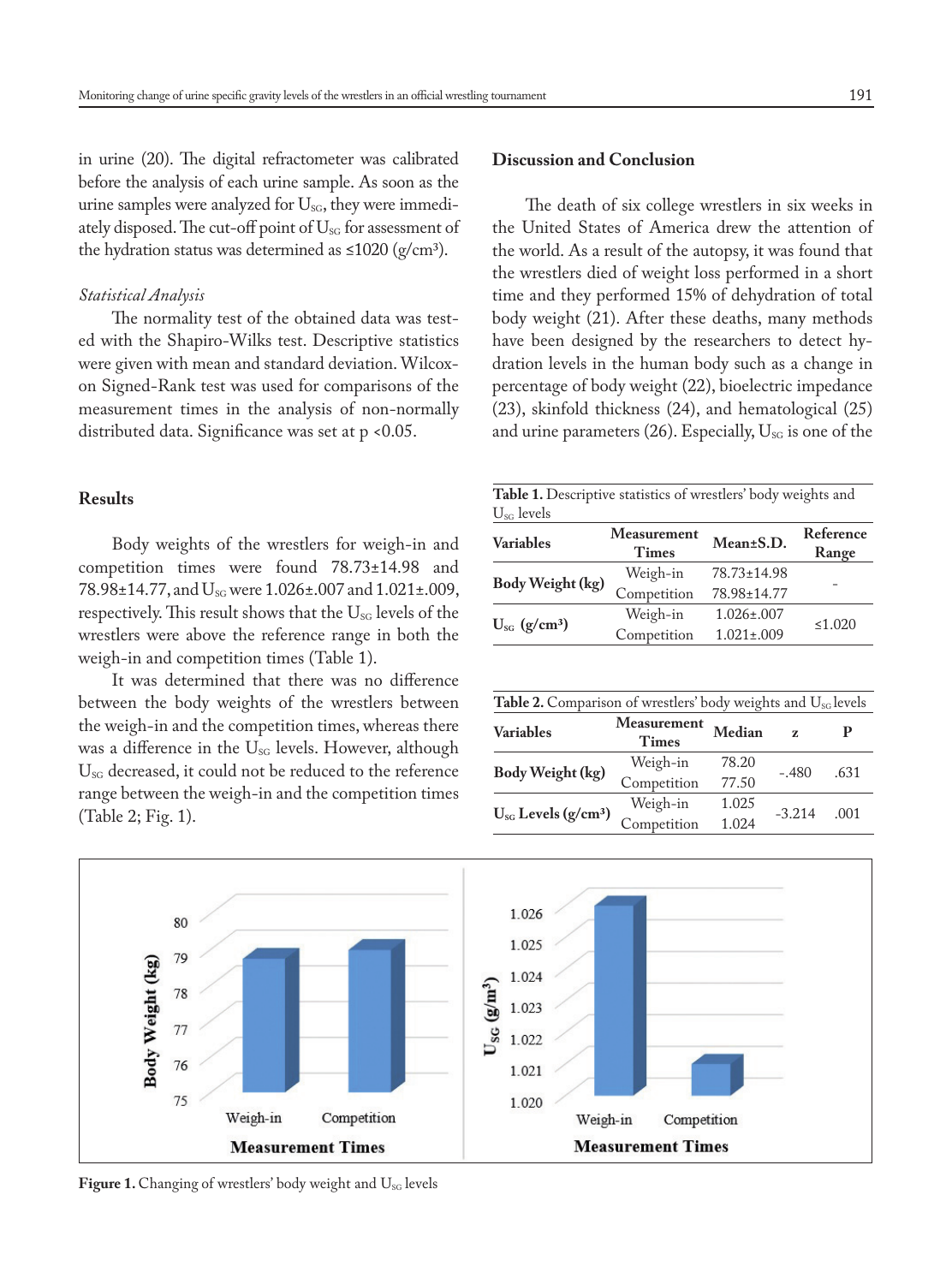most common and safe hydration measurement methods easily used in non-clinical situations.

Previous studies on the hydration status of the wrestlers have been including the results of a period of ~18 hours between the weigh-in and competition times (7,11). In the present study, the duration between weigh-in and competition times was 2 hours. For this reason, this study is the first study of determining the hydration status of the wrestlers according to the new weigh-in rule in wrestling.

Many studies on combat sports have emphasized that the duration between weigh-in and competition times is not sufficient for rehydration after dehydration. For example, Gürses et al. (2018) reported that the judo athletes regain their lost body weights between the weigh-in and the competition times (~13 hours) despite, the increase in  $U_{\text{SG}}$  could not be reduced (26). Moreover, Pettersson and Berg (2014) compared the rehydration status after dehydration for combat athletes weighed the one-day before and on the same day of competition for the official competitions, and reported that hypohydration status from both athlete groups continued (27). In sum, they reported that neither weigh-in close to competition nor evening weighin with more time for rehydration seems to prevent hypohydration before the competition. Also, they reported that the amount of body weight loss was lower in the branches held on the same day of competition and weigh-in. According to the results of the present study, it was determined that there was no difference between the body weights of the wrestlers between the weigh-in and the competition times, whereas there was a difference in the  $U_{SG}$ . These results show that the wrestlers regain their body weight between the weighin and the competition times. Moreover, although there was a decrease in  $U_{\text{SG}}$  levels, it was determined that  $U_{SG}$  levels had a value above the reference range before the competition and showed that dehydration continued in the wrestlers.

A small decrement in hydration status can impair cognitive, physical, physiologic function, and athletic performance (28-30). For this reason, weight loss practices must be prevented to perform high-level athletic performance of the wrestlers for a longer period. However, many previous studies show that the wrestlers have a higher amount of body weight loss due to the UWW's old weigh-in rule (31-33). Because the wrestlers thought the duration between weigh-in and competition times was sufficient for rehydration after dehydration. UWW's new weigh-in rule caused wrestlers to reduce their amount of body weight loss. Because in this study, body weight loss in wrestlers was almost non-existent but still we found above the reference range of the wrestlers'  $U_{\rm SG}$  levels.

As a result of the present study, the wrestlers regained their lost body weight in duration between the weigh-in and competition times. In addition, although the wrestlers'  $U_{SG}$  levels decreased, it remained above the reference range. This result shows that wrestlers were still dehydrated. Moreover, when comparing the body weights of wrestlers in weigh-in and competition times, UWW's new weigh-in rule was minimized the amount of weight loss in wrestlers. However, supplementation of appropriate fluid in weight loss training may prevent hypohydration. Thus, athletes can be in euhydration status and achieve maximum performance.

## **References**

- 1. Isik O, Gumus H. Evaluation of effective demographic variables in competition performances of Turkish wrestling referees. J Hum Sport Exer 2018: 13(1): 60-71.
- 2. Doğan İ, Işık Ö, Birkök MC. Seeding and gold medal probability in wrestling: a 2016 Rio Olympic Games analysis. Journal of Human Sciences 2019: 16(4): 931-7.
- 3. Celebi M. Wrestling and anaerobic power. F. Yamaner, E. Eyuboglu (Ed.), From talent selection to Field Management in Sport Sciences 2019: 30-39. New York: Mauritius: Lap Lambert. ISBN: 978-6200-48745-2.
- 4. Özer U, Şahin A, Karakulak İ, Aslan CS. Investigation of the relationship between physical and motor features in young wrestlers. International Multidisciplinary Academic Researches 2017; 4(3): 13-25.
- 5. Zorba E, Özkan A, Akyüz M, et al. The relationship of leg volume and leg mass with anaerobic performance and knee strength in wrestlers. International Journal of Human Sciences 2010; 7(1): 83-96.
- 6. Yagmur R, Isik O, Kilic Y, et al. Weight loss methods and effects on the elite cadet greco-roman wrestlers. JTRM in Kinesiology, 2019; 5: 33-40.
- 7. Isik O, Yildirim I, Ersoz Y, et al. Monitoring of pre-competition dehydration-induced skeletal muscle damage and inflammation levels among elite wrestlers. J Back Musculoskelet Rehabil 2018; 31(3): 533-40.
- 8. Ceylan B, Eyuboğlu E, Genç İ. Hydration status and acute